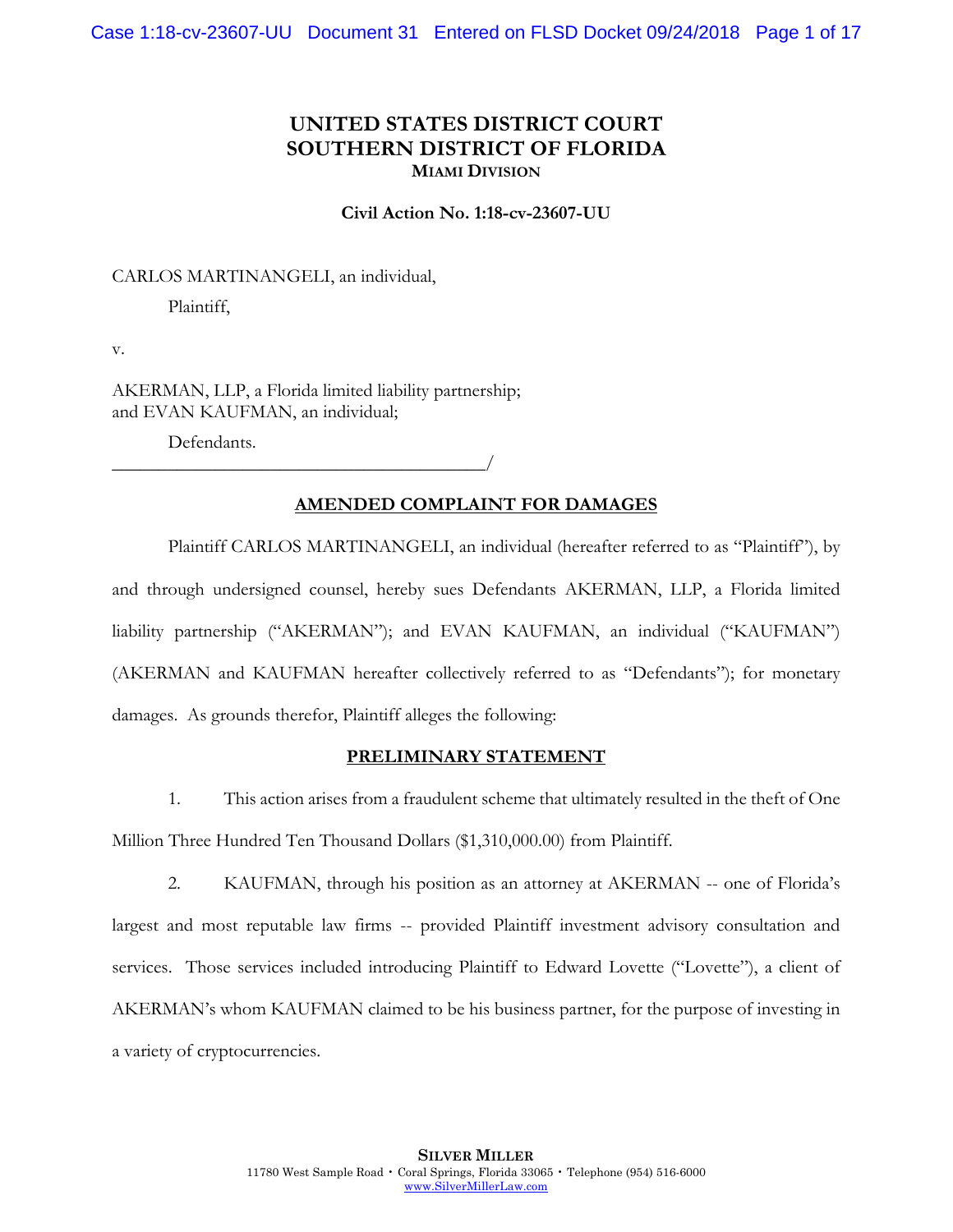Case 1:18-cv-23607-UU Document 31 Entered on FLSD Docket 09/24/2018 Page 2 of 17

3. Plaintiff, based on KAUFMAN's representations and advice, wired \$1,310,000.00 to

a Bank of America, N.A. ("BofA") bank account maintained by a business entity controlled by Lovette, KAUFMAN's alleged partner, thusly:

| <b>DATE OF WIRE</b><br><b>TRANSFER</b> | <b>BANK OF AMERICA</b><br><b>ACCOUNT TO WHICH</b><br><b>FUNDS WERE WIRED</b> | <b>AMOUNT TRANSFERRED</b> |
|----------------------------------------|------------------------------------------------------------------------------|---------------------------|
| December 11, 2017                      | $***1665$                                                                    | \$850,000.00              |
| December 11, 2017                      | $***1665$                                                                    | \$150,000.00              |
| December 12, 2017                      | ***1665                                                                      | \$100,000.00              |
| December 29, 2017                      | $***1665$                                                                    | \$200,000.00              |
| February 14, 2018                      | ***1665                                                                      | \$10,000.00               |
|                                        | TOTAL.                                                                       | \$1,310,000.00            |

4. Just a few short months after Plaintiff had wired his funds, the \$1,310,000.00 in cryptocurrency purchased with those funds were stolen from Plaintiff.

5. Upon information and belief, Lovette was not properly qualified to render to Plaintiff the services for which Plaintiff retained Lovette; nor could Lovette be trusted to safely manage or oversee the cryptocurrency assets in which Plaintiff invested.

6. KAUFMAN and Lovette, individually and through their business entities, set the scheme in motion by inducing Plaintiff to invest funds with false and intentionally misleading representations about who Lovette is, how trustworthy Lovette is, and what Lovette's connections to both KAUFMAN and AKERMAN were.

7. As a result of Defendants' negligent and/or fraudulent behavior, Plaintiff has suffered grave economic harm for which he seeks compensatory relief.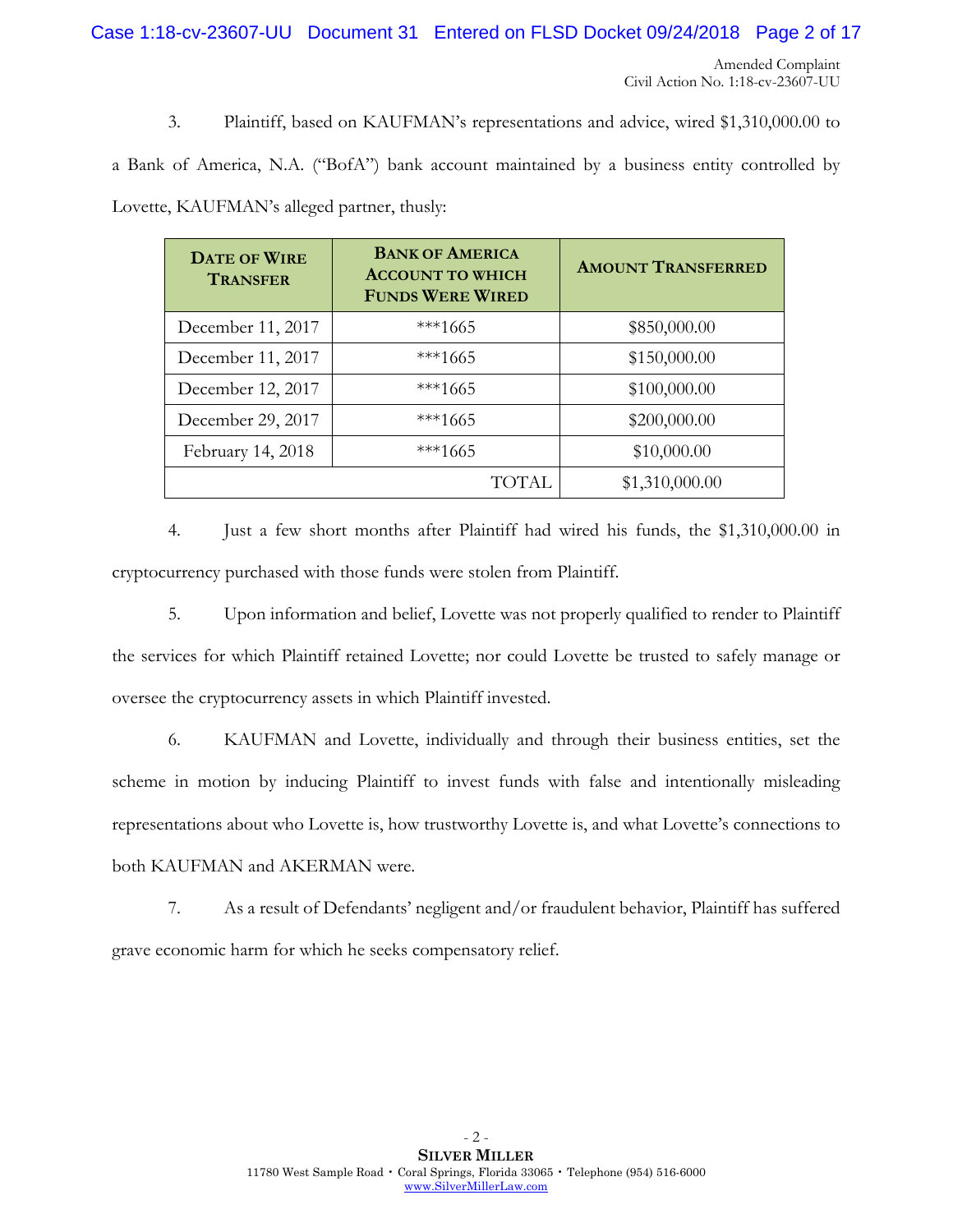Case 1:18-cv-23607-UU Document 31 Entered on FLSD Docket 09/24/2018 Page 3 of 17

Amended Complaint Civil Action No. 1:18-cv-23607-UU

#### **PARTIES, JURISDICTION AND VENUE**

### **THE PARTIES**

#### **Plaintiff**

8. Plaintiff CARLOS MARTINANGELI is a citizen of Argentina, is a part-time resident of Miami-Dade County, Florida, and is *sui juris*.

### **Defendants**

9. Defendant AKERMAN, LLP is a Florida limited liability partnership with its headquarters in Miami-Dade County, Florida. As touted on its website, AKERMAN "*is a top 100 U.S. law firm*" that has "*more than 700 lawyers and business professionals across 24 offices*," including an office in Naples, Florida. AKERMAN's website further touts that the firm helps "*clients achieve their most important business objectives in the financial services, real estate, and other dynamic sectors across the United States and Latin America*."

10. Defendant EVAN KAUFMAN is an individual domiciled in Collier County, Florida, is a citizen of the state of Florida, and is *sui juris*. Defendant KAUFMAN is, and at all times material hereto was, an attorney employed by AKERMAN in its Naples, Florida office.

### **Other Liable Persons/Entities**

11. In addition to Defendants, there are likely other parties who may be liable to Plaintiff, but about whom Plaintiff currently lacks specific facts to permit him to name these persons or entities as party defendants. By not naming such persons or entities at this time, Plaintiff is not waiving his right to amend this pleading to add such parties, should the facts warrant adding such parties.

### **JURISDICTION AND VENUE**

12. This Court has subject matter jurisdiction over this action pursuant to 28 U.S.C. § 1332 because the amount in controversy exceeds Seventy-Five Thousand Dollars (\$75,000.00), exclusive of interest, costs and attorneys' fees, and is an action between citizens of different states.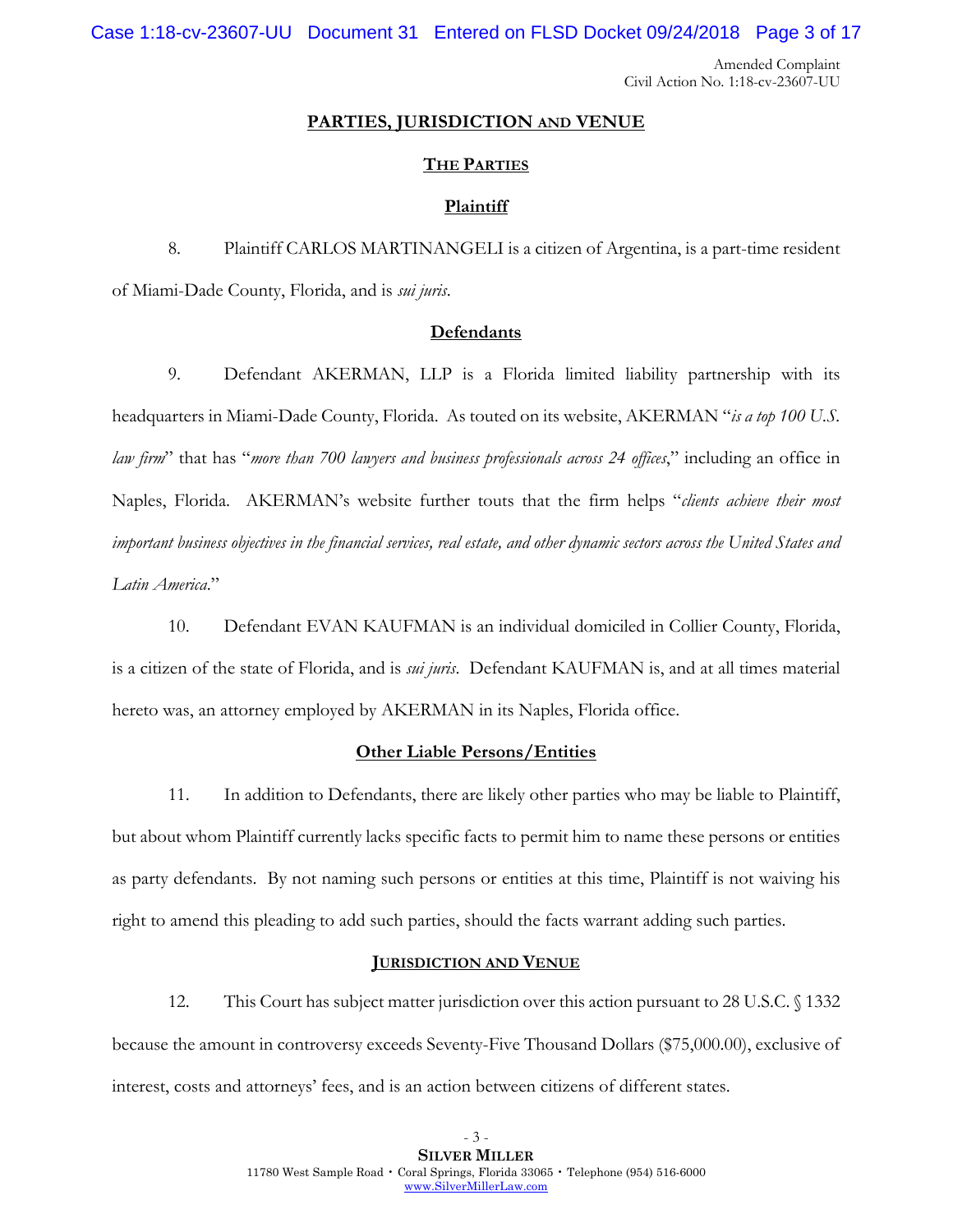13. This Court has personal jurisdiction over Defendants because they: (a) operate, conduct, engage in and/or do business within this jurisdiction; (b) committed a tort in this jurisdiction; and/or (c) reside in this jurisdiction.

14. Venue of this action is proper in this Court pursuant to 28 U.S.C. § 1391 because at least one Defendant resides in this jurisdiction and the causes of action accrued in this jurisdiction.

### **GENERAL FACTUAL ALLEGATIONS**

15. On or about November 29, 2017, Plaintiff contacted Gonzalo Perez-Verdia, his financial advisor at Citi Personal Wealth Management (Weston, Florida office) -- a division of Citigroup Global Markets Inc. -- and asked him to invest a portion of his portfolio into cryptocurrencies.

16. Mr. Perez-Verdia ("Perez-Verdia") informed Plaintiff that Citi Personal Wealth Management did not have the ability to purchase cryptocurrencies at that time.

17. On Plaintiff's behalf, Perez-Verdia contacted KAUFMAN based on his past experience that KAUFMAN, through his position at AKERMAN, provided cryptocurrency investment advisory services and could do the same for Plaintiff.

18. As noted above, KAUFMAN is an attorney in AKERMAN's Naples, Florida office. According to a professional biography AKERMAN published on its website to promote KAUFMAN's qualifications and Defendants' ability to service clients' needs, KAUFMAN "has experience with all facets of estate planning and estate administration, as well as investment advisory and insurance consulting services." In addition, KAUFMAN's biography on the AKERMAN website represents that he has expertise in "Privacy, Cybersecurity, and Emerging Technologies."

19. Perez-Verdia and KAUFMAN spoke on or about November 29, 2017, and KAUFMAN confirmed at that time that he would be able to provide Plaintiff investment advisory services.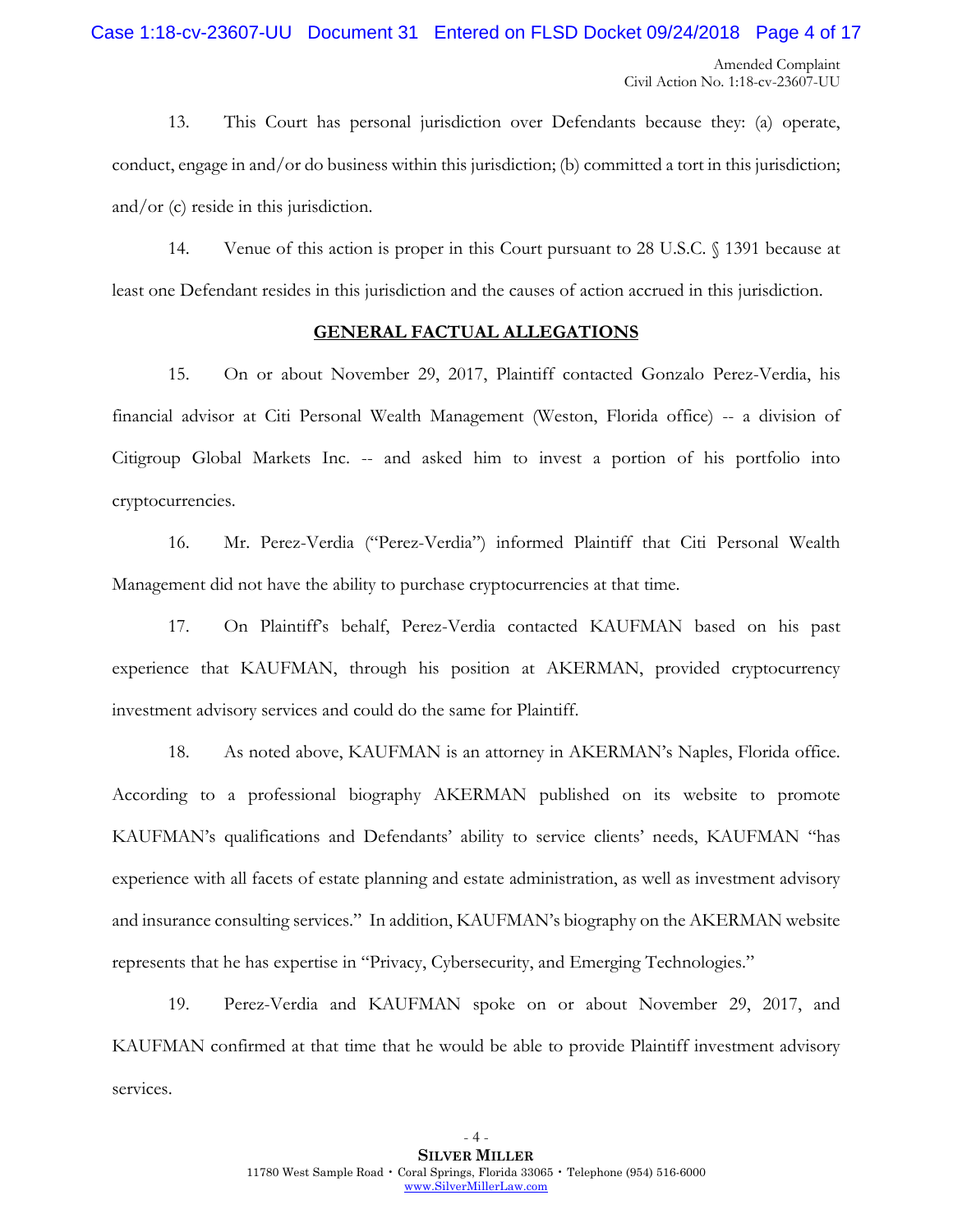# Amended Complaint Civil Action No. 1:18-cv-23607-UU Case 1:18-cv-23607-UU Document 31 Entered on FLSD Docket 09/24/2018 Page 5 of 17

20. KAUFMAN told Perez-Verdia to instruct Plaintiff to call KAUFMAN directly and that KAUFMAN was expecting his call and had confirmed that he could help.

21. On or about November 30, 2017, Plaintiff contacted KAUFMAN.

22. During their initial conversation, KAUFMAN confirmed that Plaintiff would be in good hands, enthusiastically endorsed Plaintiff investing his money into cryptocurrencies, and advised Plaintiff that investing in cryptocurrencies was a great idea.

23. KAUFMAN further represented that he would introduce Plaintiff to his business partners, which would provide the best avenue for Plaintiff to invest in cryptocurrencies.

24. KAUFMAN represented to Plaintiff that KAUFMAN had assisted many AKERMAN clients, and provided them professional services, in a manner identical to the services requested by Plaintiff.

25. In providing Plaintiff the recommended investment opportunity and professional services discussed, KAUFMAN was acting within the scope of his employment at AKERMAN by providing investment advisory consulting services -- specifically in the emerging field of cryptocurrency investing -- just as he had purportedly done for multiple AKERMAN clients before Plaintiff.

26. KAUFMAN introduced Plaintiff to Lovette, a South Florida resident who was an AKERMAN client for whom KAUFMAN and other attorneys at AKERMAN had provided their professional services in the cryptocurrency environment both inside and outside the United States.

27. KAUFMAN -- and thus AKERMAN -- represented to Plaintiff that LOVETTE was qualified, that the commissions to be charged to Plaintiff were appropriate, and that Plaintiff could trust Lovette to safely store the cryptocurrency assets Plaintiff would be purchasing.

28. KAUFMAN -- and thus AKERMAN -- further represented to Plaintiff that KAUFMAN would remain involved with the investment, oversee its performance, and would remain in contact with Perez-Verdia about Plaintiff's investment.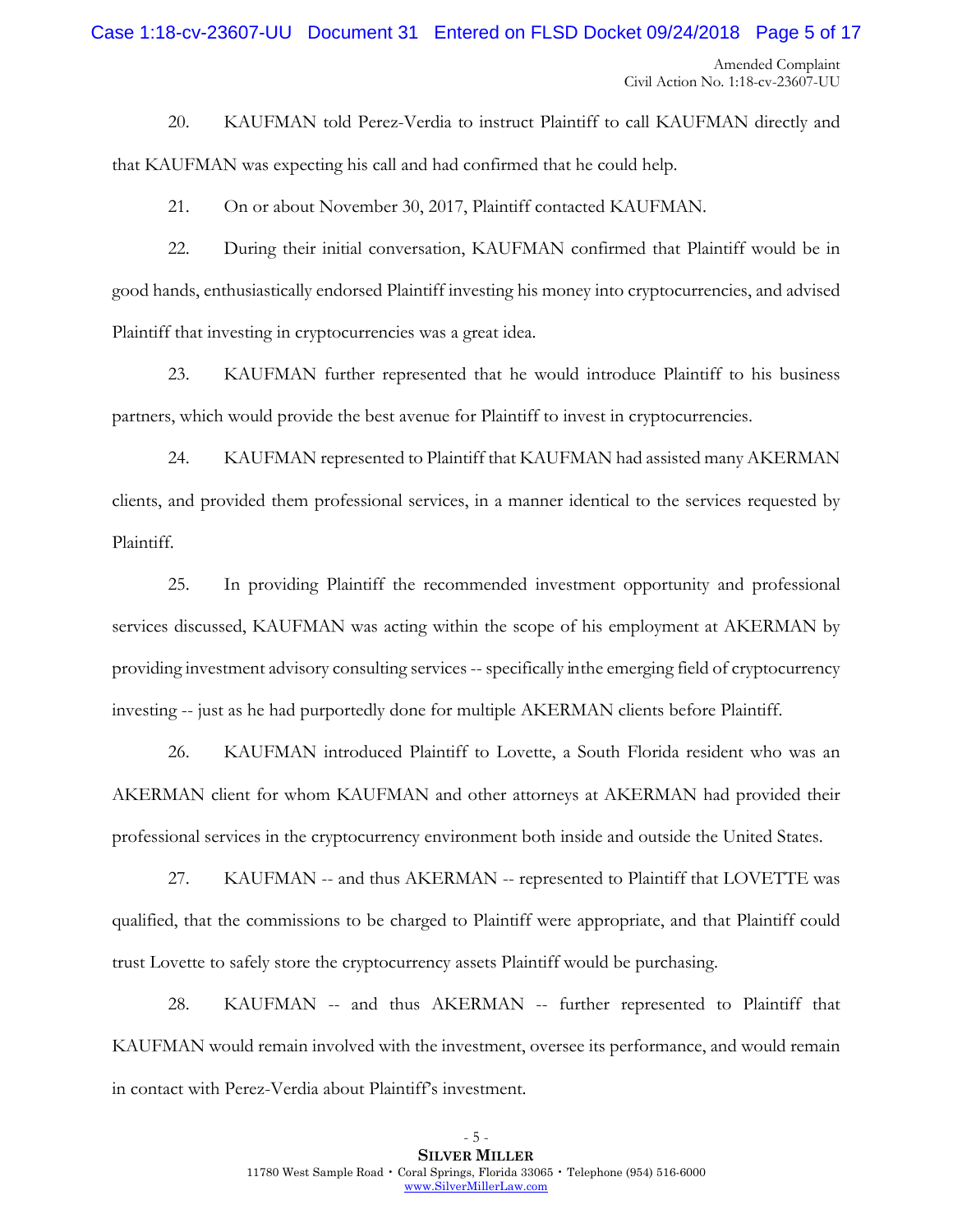# Amended Complaint Case 1:18-cv-23607-UU Document 31 Entered on FLSD Docket 09/24/2018 Page 6 of 17

Civil Action No. 1:18-cv-23607-UU

29. Based upon the representations made to him, Plaintiff had no reason not to follow KAUFMAN's specific instructions and did exactly what KAUFMAN told him to do.

30. On or about December 3, 2017 and thereafter, Plaintiff -- on the advice, recommendation, and representation that KAUFMAN was business partners with Lovette as well as the other representations made by KAUFMAN to Plaintiff -- spoke with and engaged Lovette.

31. Lovette confirmed to Plaintiff his (*i.e.*, Lovette's) business relationship with KAUFMAN and AKERMAN.

32. Based exclusively on KAUFMAN's -- and thus AKERMAN's -- advice and endorsement of Lovette and his history with AKERMAN, Plaintiff instructed Perez-Verdia to wire \$1,310,000.00 of Plaintiff's funds to a corporate bank account at BofA using wire instructions provided by Lovette, with those funds to be used for the investments and commissions.

33. Prior to Perez-Verdia wiring the \$1,310,000.00 to Lovette on behalf of the Plaintiff, Perez-Verdia confirmed with KAUFMAN -- and thus AKERMAN -- on Plaintiff's behalf, the above representations. KAUFMAN likewise confirmed to Perez-Verdia the representations KAUFMAN made to Plaintiff, reiterating that AKERMAN frequently performs these types of investment advisory services and had used Lovette for that purpose on previous occasions.

34. KAUFMAN -- and thus AKERMAN -- further confirmed to Perez-Verdia that he (*i.e.*, KAUFMAN) had conferred with Lovette and had successfully negotiated with Lovette a discount for Plaintiff on Lovette's commission.

35. Over the course of multiple December 2017 - February 2018 wire transfers from Plaintiff's Citibank bank account to the BofA bank account managed by Lovette and his business entities, Plaintiff's \$1,310,000.00 was transferred to fund Plaintiff's investments and pay the commissions for the services being provided to Plaintiff.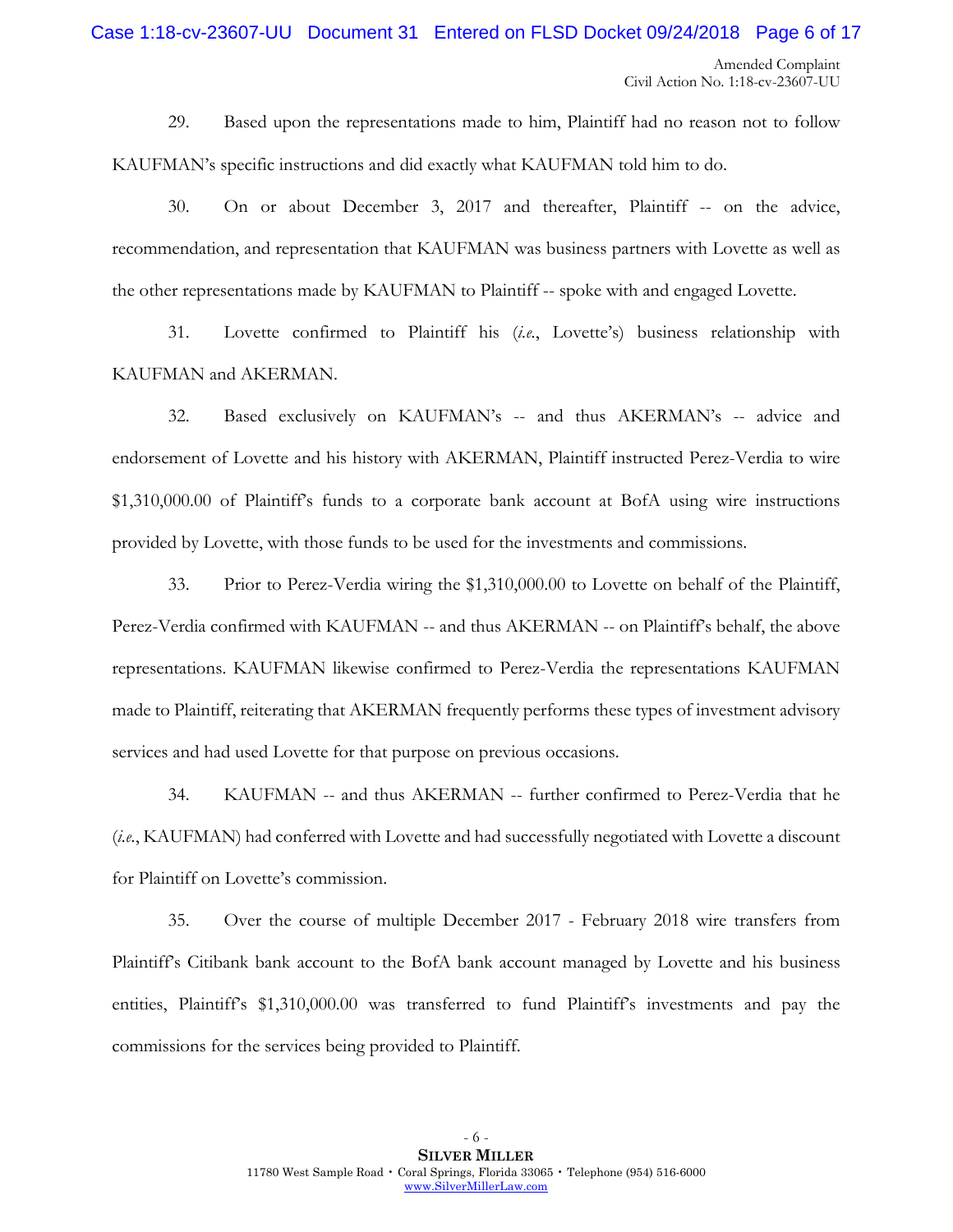# Case 1:18-cv-23607-UU Document 31 Entered on FLSD Docket 09/24/2018 Page 7 of 17

36. As promised, following the initial wire transfer, KAUFMAN spoke with Perez-Verdia about the investments and account status.

37. From December 2017 to February 2018, a diverse assortment of cryptocurrencies (bitcoin, Litecoin, Ethereum Classic) valued at the time at \$1,310,000.00 (minus professional service commissions) were allegedly purchased for Plaintiff's benefit.

38. In June 2018, Lovette solicited Plaintiff to invest \$500,000.00 or more in an Initial Coin Offering (ICO) pre-sale for a company named Edgewater Markets LLC, which purported to leverage its proprietary technology, business processes, and institutional trading expertise with the launch of a new cryptocurrency called Edgewater Coin.

39. Upon information and belief, KAUFMAN is associated with Edgewater Markets LLC through his Florida limited liability company Edgewater Research, LLC, of which KAUFMAN is the Registered Agent and sole Manager.

40. KAUFMAN never disclosed any conflict-of-interest to either Plaintiff or Plaintiff's representative, Perez-Verdia.

41. Approximately one month later (July 2018), Plaintiff learned that all of his money had been stolen.

42. Upon information and belief, Lovette was not properly qualified to render to Plaintiff the services for which Plaintiff retained Lovette; nor could Lovette be trusted to safely manage or oversee the cryptocurrency assets in which Plaintiff invested.

43. Moreover, since the theft of his assets, Plaintiff has learned that Lovette has a history of criminal convictions, including convictions for grand larceny, petit larceny, and possession of stolen property.

44. Upon information and belief, multiple lawyers at AKERMAN have long-standing relationships with Lovette.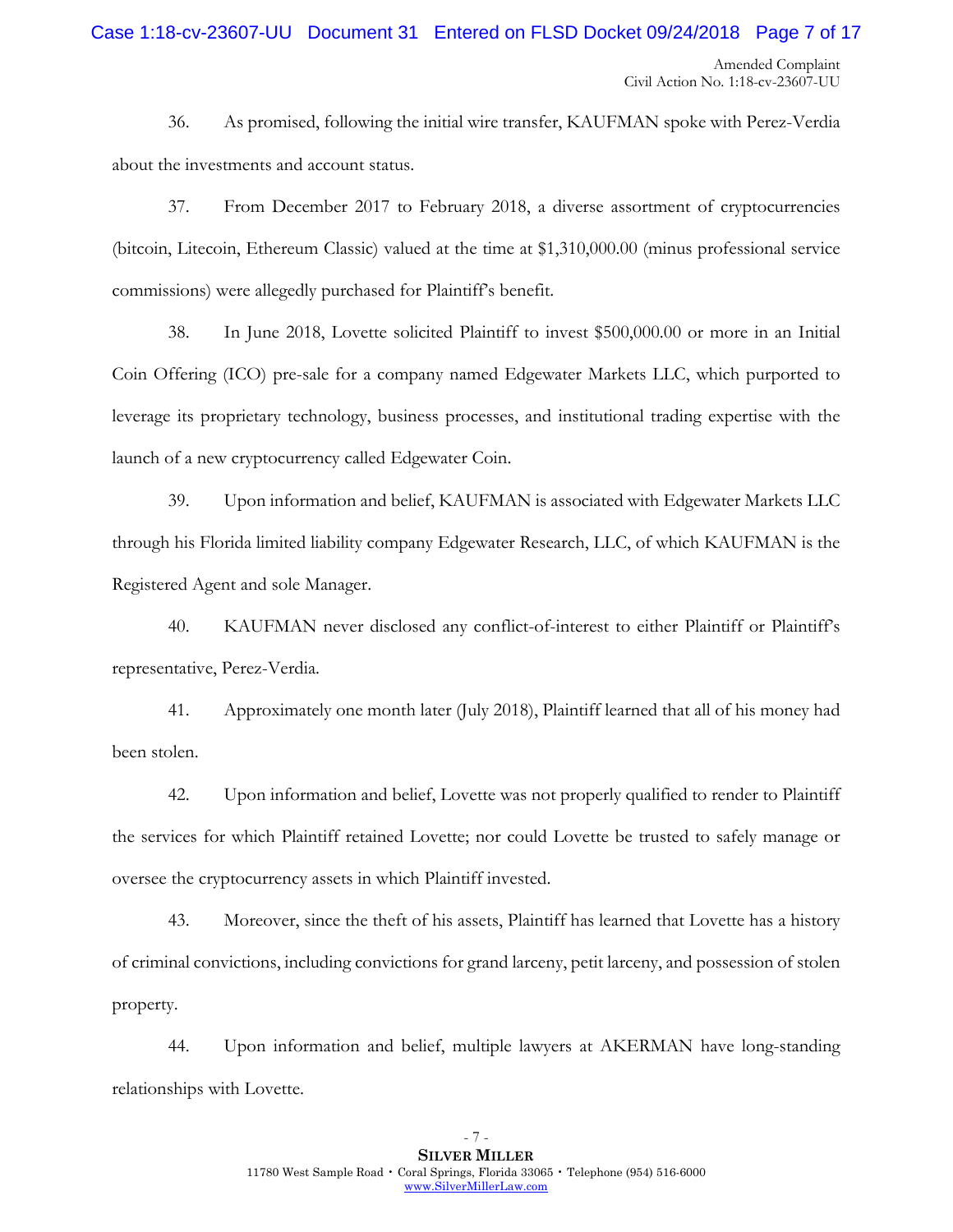# Case 1:18-cv-23607-UU Document 31 Entered on FLSD Docket 09/24/2018 Page 8 of 17

45. Upon further information and belief, sometime in late-2017 or early-2018, AKERMAN had a falling-out with Lovette and terminated its relationship with Lovette. Neither KAUFMAN nor AKERMAN advised Plaintiff of the disagreement or fallout.

46. Had Plaintiff been informed by Defendants that Lovette had a history of criminal convictions for theft of property -- which was the exact opposite of KAUFMAN's representations that Lovette was reliable and could be trusted to properly invest and safeguard Plaintiff's finances and cryptocurrency assets -- Plaintiff would not have transferred any of his funds to either Lovette or any entity with which he was purportedly connected.

47. Moreover, had KAUFMAN advised Plaintiff that within the days or weeks after the initial wire transfer that AKERMAN and Lovette had terminated their relationship, Plaintiff would not have transferred additional funds to Lovette.

48. Prior to commencing this litigation, Plaintiff had attempted to contact Lovette and KAUFMAN to discuss the theft of his assets.

49. Prior to this lawsuit commencing, Plaintiff had been unsuccessful in his efforts to reach Lovette to discuss the matter.

50. Additionally, when contacted by Plaintiff prior to this lawsuit to discuss the disappearance of the alleged cryptocurrency assets in which Plaintiff had invested upon KAUFMAN's representations of security and trust, KAUFMAN denied his relationship with Lovette and retracted several of the representations he had made to Plaintiff just a few months prior.

51. When pressed by Plaintiff for details on what had happened and where Lovette could be found, KAUFMAN fell silent and refused to communicate with Plaintiff.

52. Moreover, when Plaintiff contacted Perez-Verdia to inquire what had happened to Plaintiff's investment, Perez-Verdia informed Plaintiff that KAUFMAN had instructed Perez-Verdia to not speak with Plaintiff about the matter.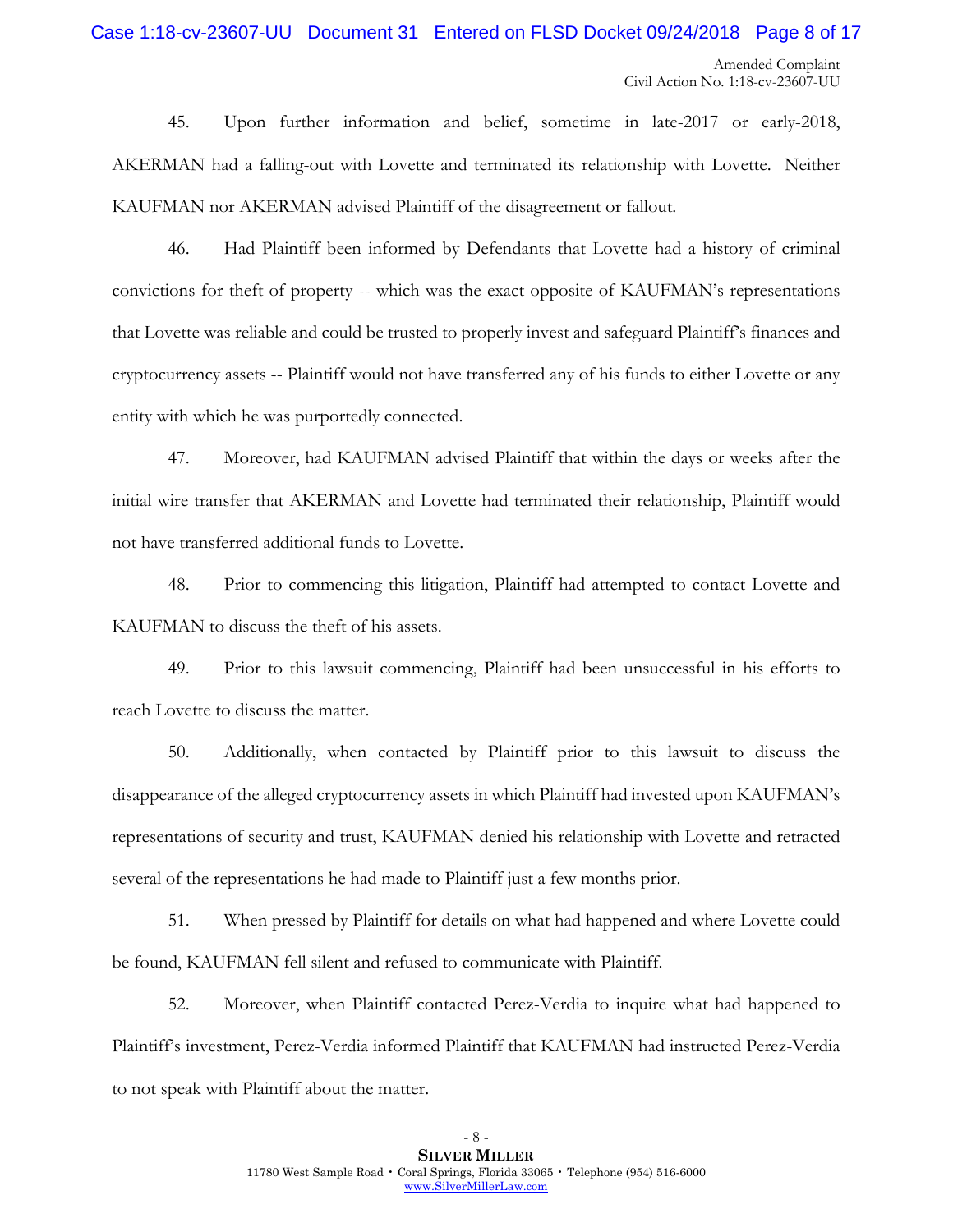# Case 1:18-cv-23607-UU Document 31 Entered on FLSD Docket 09/24/2018 Page 9 of 17

53. At all times relevant hereto, KAUFMAN held himself out as an attorney employed by AKERMAN in providing investment advisory consulting services -- specifically in the emerging field of cryptocurrency investing -- which is inherently within the scope of his employment with AKERMAN and is within the scope of AKERMAN's business.

54. At all times relevant hereto, KAUFMAN was acting within the scope of his authority as an attorney employed by AKERMAN; and Plaintiff was not aware of, and had no reason to be aware of, any limitation on KAUFMAN's authority to act on AKERMAN's behalf.

55. Unfortunately, KAUFMAN's representations and recommendations to Plaintiff were not made in Plaintiff's best interests.

56. Upon information and belief, KAUFMAN was utilizing his position at AKERMAN and leveraging the firm's strong reputation to endorse investments through his purported business partner Lovette and his association with business entities in which he and/or Lovette held an interest.

57. As a result of the breaches, misrepresentations, and negligent services rendered by Defendants, Plaintiff has suffered damages, including but not limited to:

- (a) One Million Three Hundred Thousand Dollars (\$1,310,000.00) in principal;
- (b) Lost profits;
- (c) Interest; and
- (d) Costs and Expenses.

Plaintiff will be prepared to demonstrate his damages more fully in an amount thatwill be proven at trial.

58. Plaintiff duly performed all of his duties and obligations, and any conditions precedent to Plaintiff bringing this action have occurred, have been performed, or else have been excused or waived.

59. To enforce his rights, Plaintiff has retained undersigned counsel and is obligated to pay counsel a reasonable fee for its services.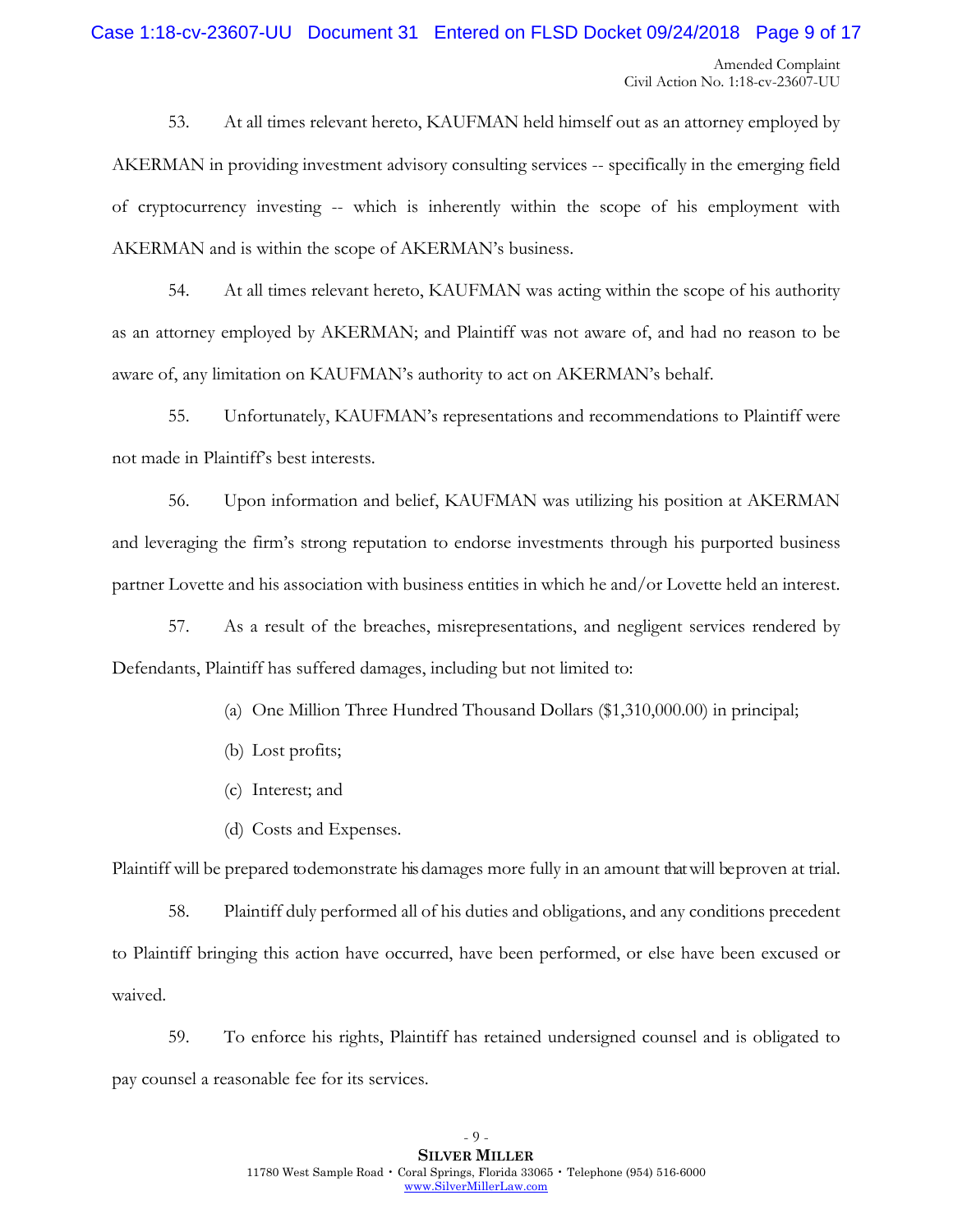Case 1:18-cv-23607-UU Document 31 Entered on FLSD Docket 09/24/2018 Page 10 of 17

Amended Complaint Civil Action No. 1:18-cv-23607-UU

### **COUNT I – FRAUDULENT INDUCEMENT [AGAINST AKERMAN AND KAUFMAN]**

Plaintiff re-alleges, and adopts by reference herein, Paragraphs 1 - 59 above, and further alleges:

60. Between November 2017 and December 2017, KAUFMAN -- as an employee of

AKERMAN during the course of, and in the scope of, his employment -- made multiple

representations and statements to Plaintiff, including but not limited to the following:

- (a) KAUFMAN was business partners with Lovette;
- (b) Plaintiff would be wise to invest funds in cryptocurrency;
- (c) Lovette was qualified to facilitate Plaintiff's investments in cryptocurrency;
- (d) The fees to be charged to Plaintiff in connection with his investments in cryptocurrency were appropriate, and KAUFMAN had negotiated for Plaintiff a discounted commission for those services;
- (e) Plaintiff could trust Lovette to safely manage or oversee the cryptocurrency assets Plaintiff would be purchasing; and
- (f) KAUFMAN would remain involved with the investment, oversee its performance, and would remain in contact with Perez-Verdia about Plaintiff's investment.
- 61. Lovette confirmed to Plaintiff the above-referenced representations.
- 62. While making the above-referenced representations to Plaintiff, KAUFMAN

purposely withheld from him the following:

- (a) KAUFMAN held an interest in a business entity named Edgewater Research, LLC;
- (b) KAUFMAN would disavow the existence of any relationship between himself and Lovette if anything should go wrong with Plaintiff's investments;
- (c) LOVETTE has a history of criminal convictions for theft of property; and
- (d) KAUFMAN would obstruct Plaintiff's efforts to recover his lost assets if anything should go wrong with Plaintiff's investments.
- 63. Plaintiff relied on the above-listed material misrepresentations and omissions of

material fact in deciding to entrust his funds to Lovette.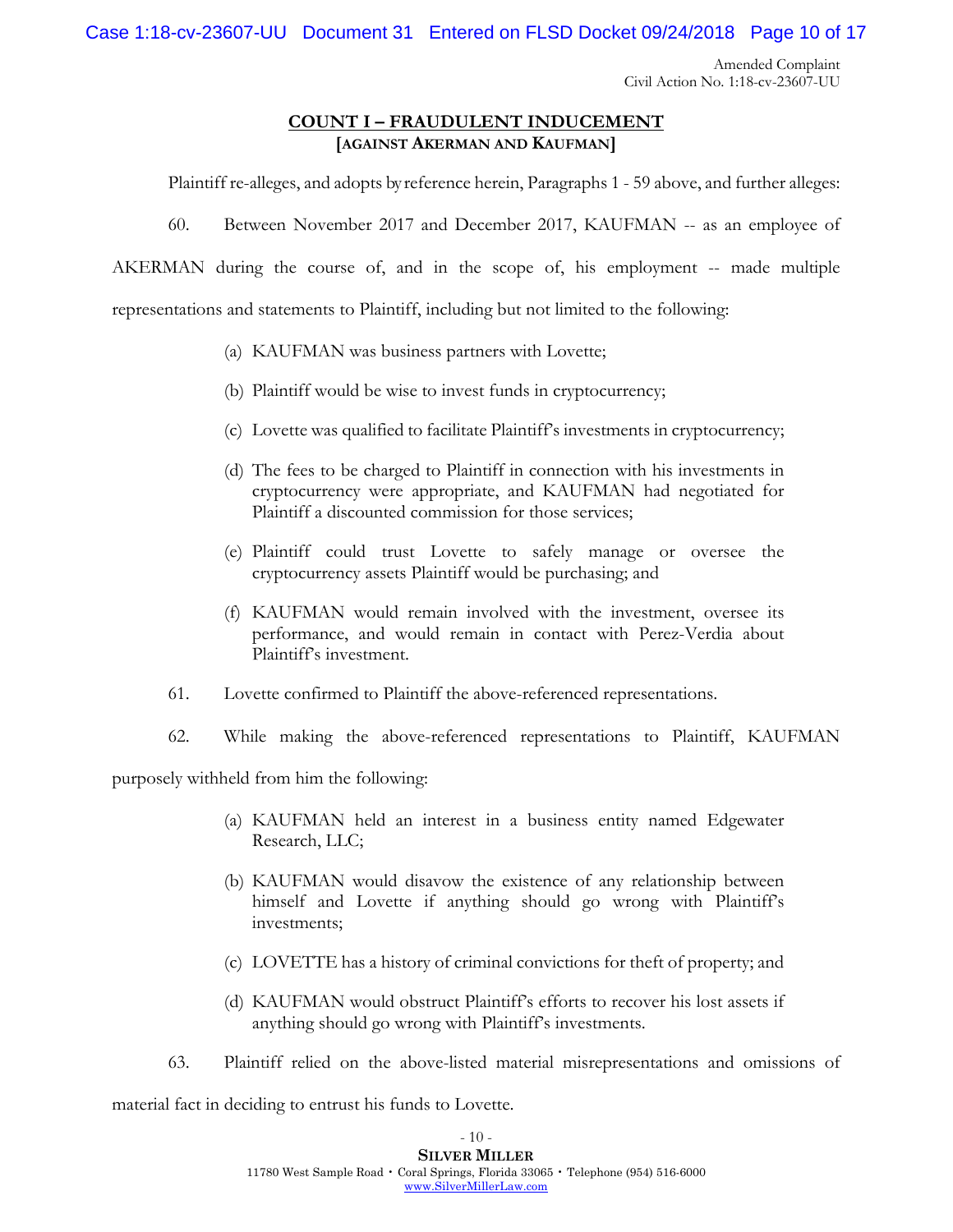### Case 1:18-cv-23607-UU Document 31 Entered on FLSD Docket 09/24/2018 Page 11 of 17

64. Contrary to the representations made to Plaintiff, Lovette could not be trusted to safely manage or oversee the cryptocurrency assets in which Plaintiff invested.

65. KAUFMAN -- as an employee of AKERMAN during the course of, and in the scope of, his employment -- made the misrepresentations under circumstances where he: (a) knew the representations were false, (b) should have known the representations were false, or (c) made the representations without knowing whether they were true or false.

66. KAUFMAN intended to induce Plaintiff into sending his funds to Lovette by making these material misrepresentations and omissions, thereby causing Plaintiff to rely upon those statements and omissions of material fact.

67. Plaintiff reasonably and justifiably relied on KAUFMAN's statements and omissions of material facts.

68. As a direct and proximate result of Plaintiff's reliance on the statements and omissions of material facts made by KAUFMAN -- as an employee of AKERMAN during the course of, and in the scope of, his employment -- Plaintiff suffered damage.

69. AKERMAN, as KAUFMAN's employer, is vicariously liable for KAUFMAN's tortious acts because KAUFMAN committed those acts during the course of, and in the scope of, his employment.

70. Moreover, AKERMAN is vicariously liable for KAUFMAN's tortious acts because AKERMAN, as KAUFMAN's employer and principal, placed KAUFMAN, as its employee and agent, in a position of trust and confidence -- a position from which certain professional duties owed to Plaintiff were breached.

71. KAUFMAN was acting at least in part to serve the interests of his employer (AKERMAN) when he committed the tortious acts identified herein. Specifically, KAUFMAN was acting as an agent, as well as using the trust, power, and authority of the position granted to him by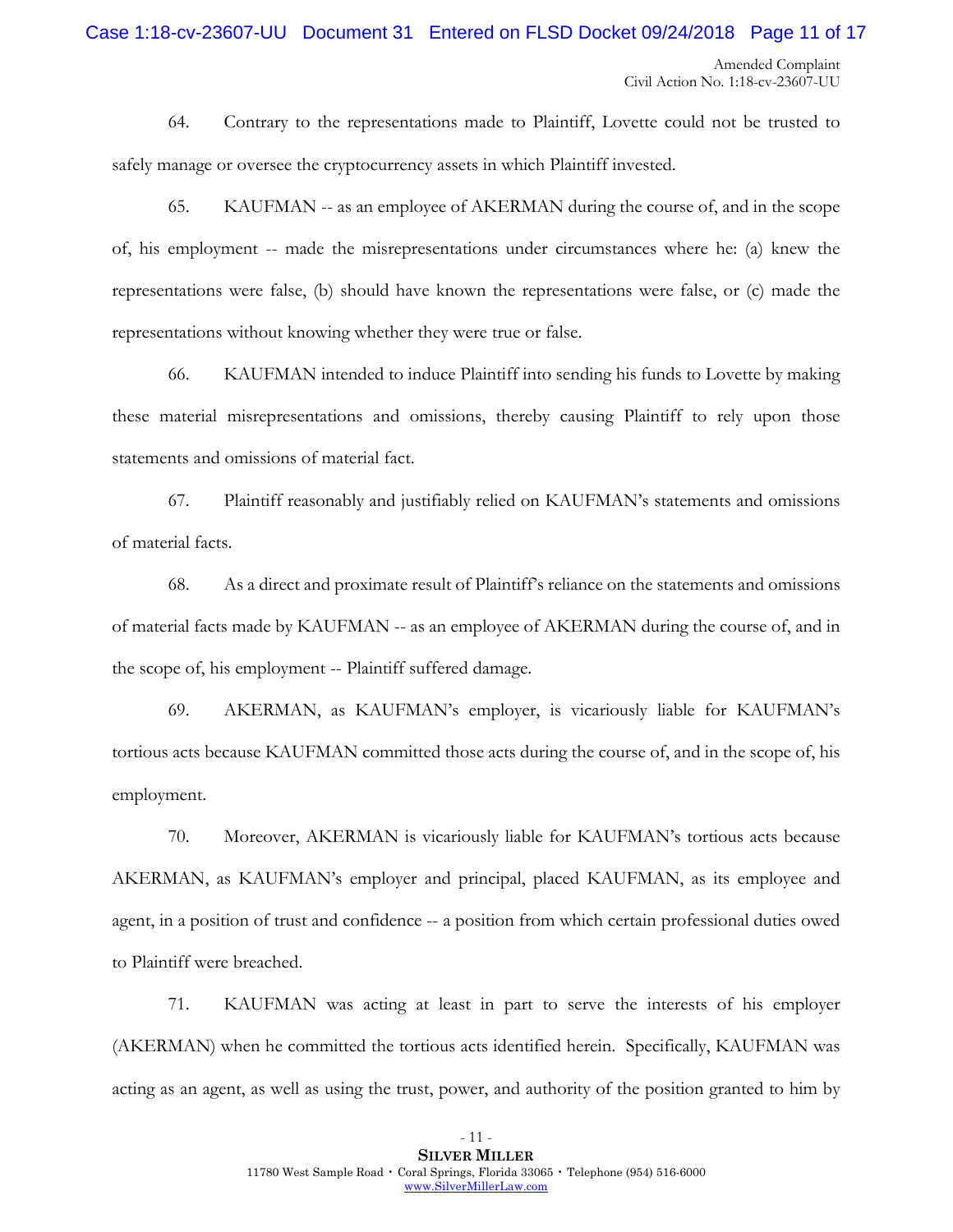Case 1:18-cv-23607-UU Document 31 Entered on FLSD Docket 09/24/2018 Page 12 of 17

AKERMAN, while he interacted with Plaintiff. Simultaneously, KAUFMAN used that same power and authority to gain Plaintiff's confidence and trust, which he then used to Plaintiff's detriment.

72. By using his position at AKERMAN and the trust, power, and authority of the position conferred upon him by AKERMAN, KAUFMAN purported to act and speak on AKERMAN's behalf when he committed the tortious acts alleged herein.

WHEREFORE, Plaintiff CARLOS MARTINANGELI, an individual, demands entry of a judgment against Defendants AKERMAN, LLP, a Florida limited liability partnership; and EVAN KAUFMAN, an individual; for damages, including principal, interest, lost profits, expenses, and any other relief the Court deems proper.

## **COUNT II – NEGLIGENT MISREPRESENTATIONS [AGAINST AKERMAN AND KAUFMAN]**

Plaintiff re-alleges, and adopts by reference herein, Paragraphs 1 - 59 above, and further alleges:

73. Between November 2017 and December 2017, KAUFMAN -- as an employee of AKERMAN during the course of, and in the scope of, his employment -- made multiple

representations and statements to Plaintiffs, including but not limited to the following:

- (a) KAUFMAN was business partners with Lovette;
- (b) Plaintiff would be wise to invest funds in cryptocurrency;
- (c) Lovette was qualified to facilitate Plaintiff's investments in cryptocurrency;
- (d) The fees to be charged to Plaintiff in connection with his investments in cryptocurrency were appropriate, and KAUFMAN had had negotiated for Plaintiff a discounted commission for those services; and
- (e) Plaintiff could trust Lovette to safely manage or oversee the cryptocurrency assets Plaintiff would be purchasing; and
- (f) KAUFMAN would remain involved with the investment, oversee its performance, and would remain in contact with Perez-Verdia about Plaintiff's investment.
- 74. Lovette confirmed to Plaintiff the above-referenced representations.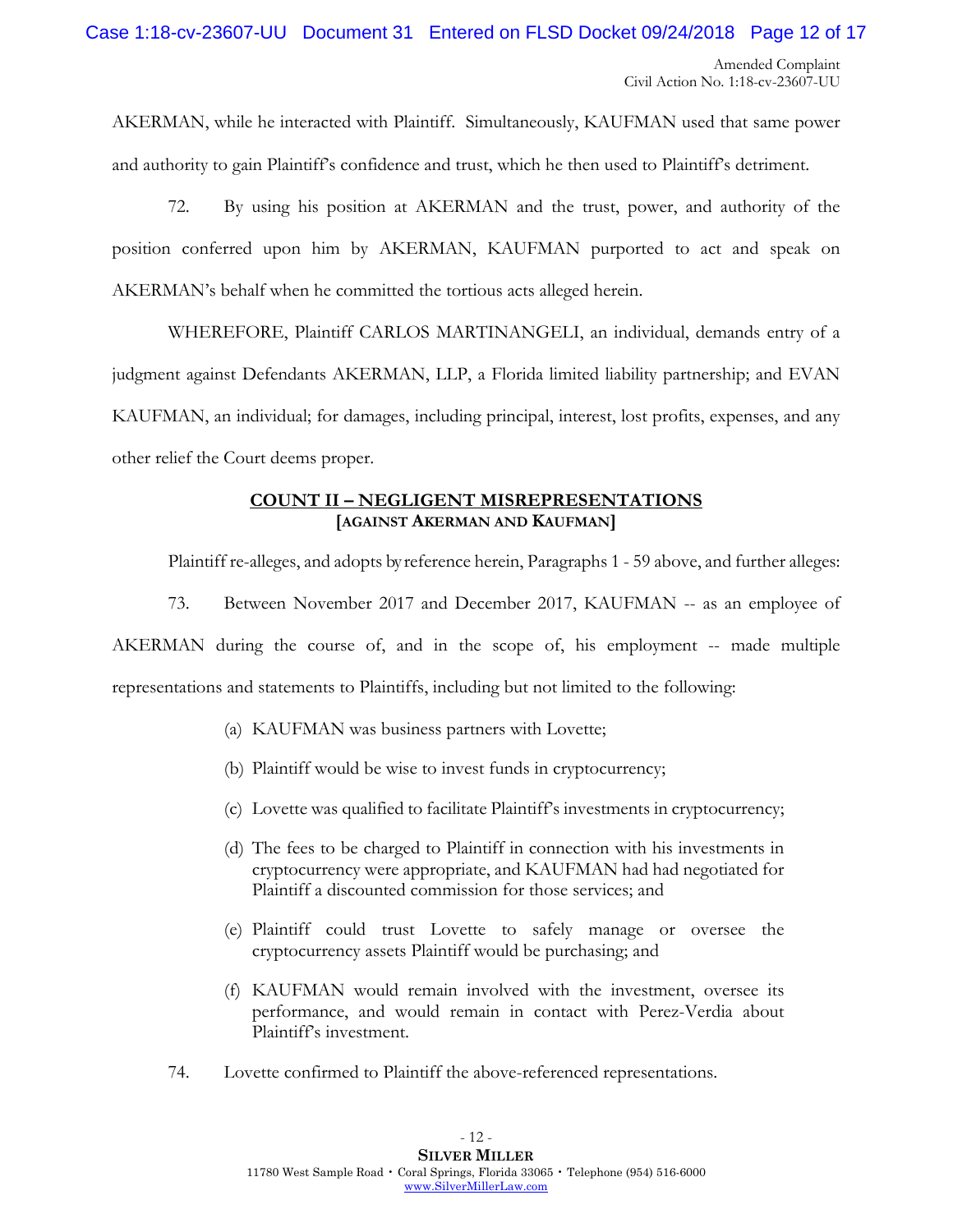Case 1:18-cv-23607-UU Document 31 Entered on FLSD Docket 09/24/2018 Page 13 of 17

Amended Complaint Civil Action No. 1:18-cv-23607-UU

75. While making the above-referenced representations to Plaintiff, KAUFMAN

purposely withheld from him the following:

- (a) KAUFMAN held an interest in a business entity named Edgewater Research, LLC;
- (b) KAUFMAN would disavow the existence of any relationship between himself and Lovette if anything should go wrong with Plaintiff's investments;
- (c) Lovette has a history of criminal convictions for theft of property;
- (d) KAUFMAN would obstruct Plaintiff's efforts to recover his lost assets if anything should go wrong with Plaintiff's investments; and
- (e) AKERMAN and Lovette had terminated their relationship.

76. Plaintiff relied on the above-listed material misrepresentations and omissions of material fact in deciding to entrust his funds to Lovette.

77. Contrary to the representations made to Plaintiff, Lovette could not be trusted to safely manage or oversee the cryptocurrency assets in which Plaintiff invested.

78. Moreover, KAUFMAN has provided evasive responses to Plaintiff's inquiries and demands for repayment.

79. KAUFMAN -- as an employee of AKERMAN during the course of, and in the scope of, his employment -- made the misrepresentations under circumstances where he: (a) knew the representations were false, (b) should have known the representations were false, or (c) made the representations without knowing whether they were true or false.

80. KAUFMAN intended to induce Plaintiff into sending his funds to Lovette by making these material misrepresentations and omissions, thereby causing Plaintiff to rely upon those statements and omissions of material fact.

81. Plaintiff reasonably and justifiably relied on KAUFMAN's statements and omissions of material facts.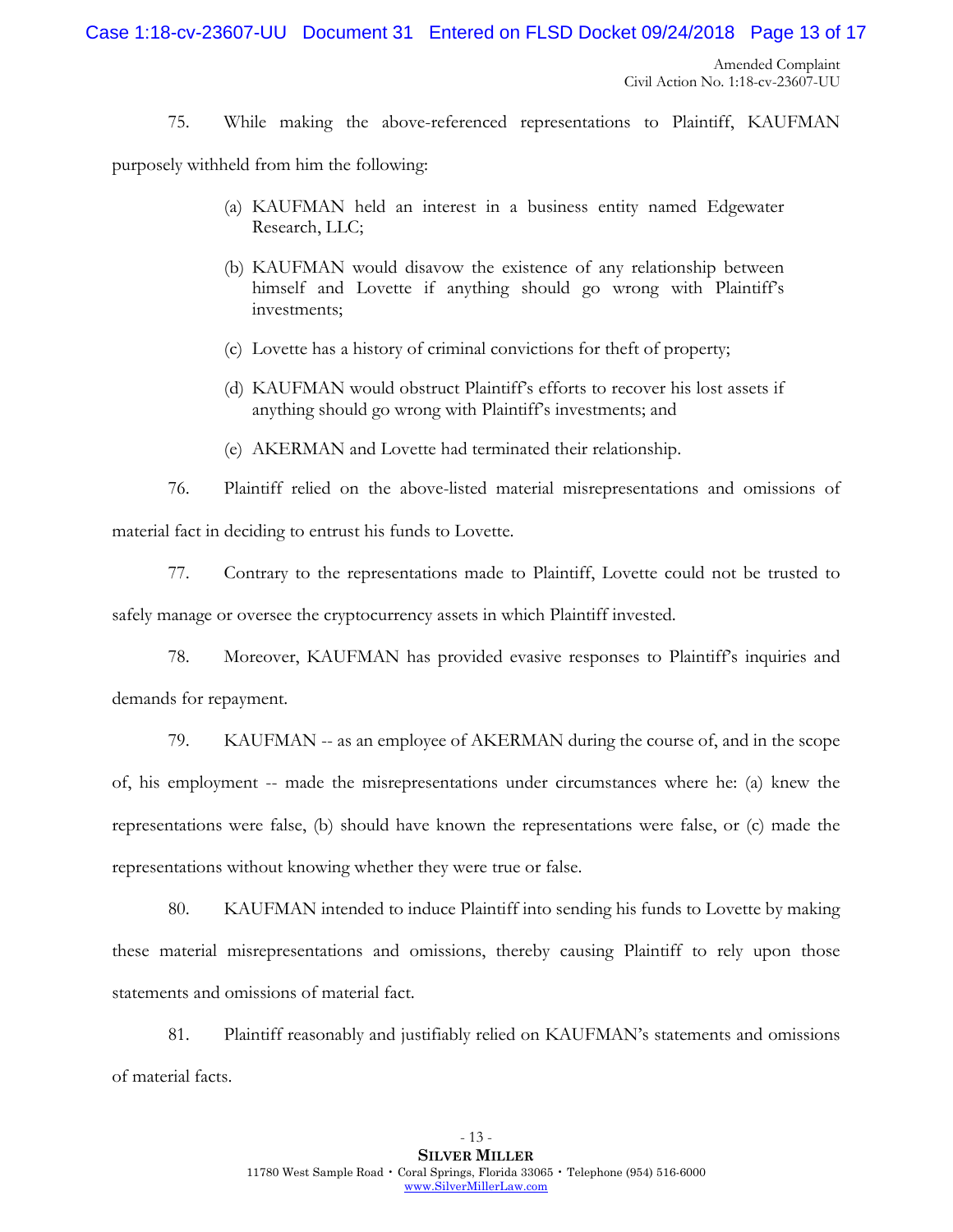# Case 1:18-cv-23607-UU Document 31 Entered on FLSD Docket 09/24/2018 Page 14 of 17

82. As a direct and proximate result of Plaintiff's reliance on the statements and omissions of material facts made by KAUFMAN -- as an employee of AKERMAN during the course of, and in the scope of, his employment -- Plaintiff suffered damage.

83. AKERMAN, as KAUFMAN's employer, is vicariously liable for KAUFMAN's tortious acts because KAUFMAN committed those acts during the course of, and in the scope of, his employment.

84. Moreover, AKERMAN is vicariously liable for KAUFMAN's tortious acts because AKERMAN, as KAUFMAN's employer and principal, placed KAUFMAN, as its employee and agent, in a position of trust and confidence -- a position from which certain professional duties owed to Plaintiff were breached.

85. KAUFMAN was acting at least in part to serve the interests of his employer (AKERMAN) when he committed the tortious acts identified herein. Specifically, KAUFMAN was acting as an agent, as well as using the trust, power, and authority of the position granted to him by AKERMAN, while he interacted with Plaintiff. Simultaneously, KAUFMAN used that same power and authority to gain Plaintiff's confidence and trust, which he then used to Plaintiff's detriment.

86. By using his position at AKERMAN and the trust, power, and authority of the position conferred upon him by AKERMAN, KAUFMAN purported to act and speak on AKERMAN's behalf when he committed the tortious acts alleged herein.

WHEREFORE, Plaintiff CARLOS MARTINANGELI, an individual, demands entry of a judgment against Defendants AKERMAN, LLP, a Florida limited liability partnership; and EVAN KAUFMAN, an individual; for damages, including principal, interest, lost profits, expenses, and any other relief the Court deems proper.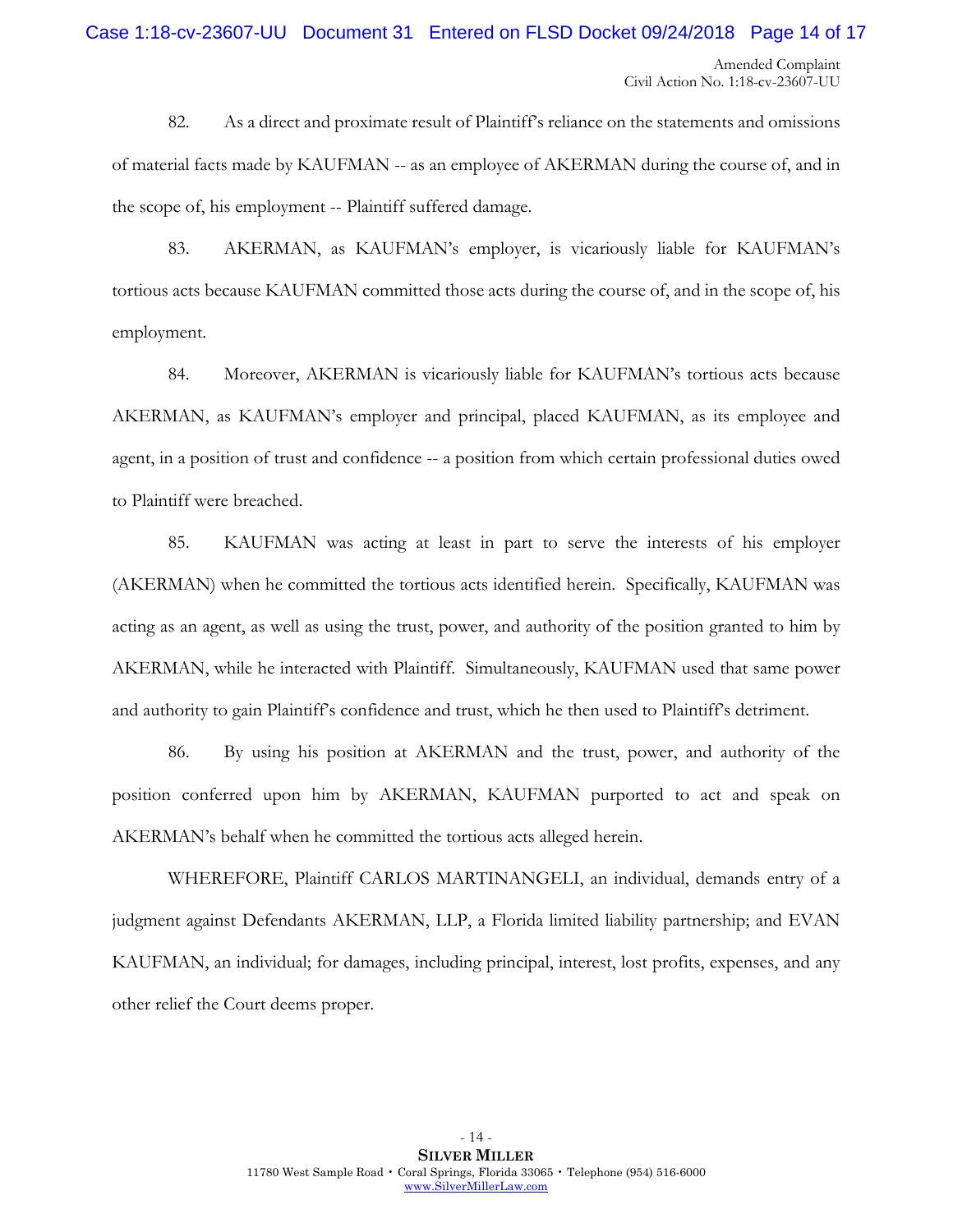Case 1:18-cv-23607-UU Document 31 Entered on FLSD Docket 09/24/2018 Page 15 of 17

Amended Complaint Civil Action No. 1:18-cv-23607-UU

### **COUNT III – NEGLIGENT RETENTION AND SUPERVISION [AGAINST DEFENDANT AKERMAN]**

Plaintiff re-alleges, and adopts by reference herein, Paragraphs 1 - 59 above, and further alleges:

87. This is an action seeking damages based upon AKERMAN's negligent retention and

supervision of its employees and agents, including KAUFMAN.

88. At all times material hereto, AKERMAN knew or should have known that its employees and agents, including KAUFMAN, were engaging in activities that were improper, including but not limited to:

- (a) Making false representations of reliability and trust;
- (b) Recommending investment transactions that were not properly vetted and which bore certain inherent risks that were not disclosed to the person(s) to whom the advice was rendered; and
- (c) Misrepresenting relationships with AKERMAN clients in the course of rendering professional services in a manner that falsely induced unsuspecting victims into engaging in harmful financial transactions.

89. AKERMAN had an obligation to investigate and monitor its employees' and agents' activities; and had it conducted even a reasonably diligent investigation, AKERMAN would have discovered that its employees and agents (including KAUFMAN) were, in fact, rendering harmful advice and substandard professional services to Plaintiff.

90. AKERMAN had a duty to take steps to prevent or rectify the improper activities and conduct of its employees and agents to safeguard the interests of those such as Plaintiff; and AKERMAN failed to properly discharge that duty.

91. It was foreseeable that KAUFMAN, as a supervised attorney employed by AKERMAN to render to clients investment advisory consulting services -- specifically in the emerging but only loosely overseen field of cryptocurrency investing -- might engage in professional misconduct in course of exercising those professional responsibilities.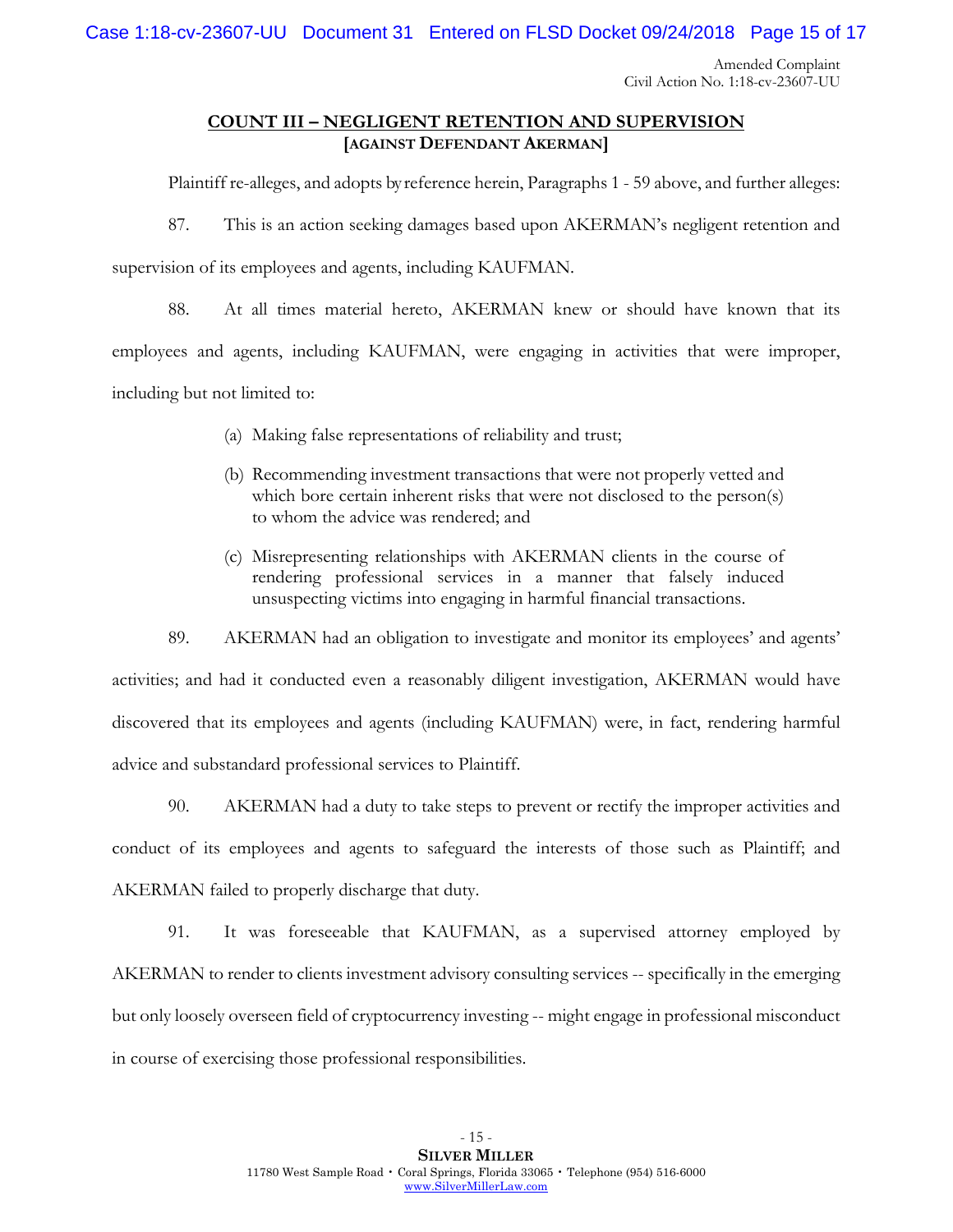# Case 1:18-cv-23607-UU Document 31 Entered on FLSD Docket 09/24/2018 Page 16 of 17

92. Rather than discharge its duties in a reasonable manner, AKERMAN turned a blind eye to, or failed to exercise reasonable means to discovery and correct, active misconduct and negligence on the part of its employees and agents.

93. As a direct and proximate result of the negligent retention and supervision of its employees, agents, and others by AKERMAN, Plaintiff suffered damages for which AKERMAN is liable.

WHEREFORE, Plaintiff CARLOS MARTINANGELI, an individual, demands entry of a judgment against Defendant AKERMAN, LLP, a Florida limited liability partnership; for damages, including principal, interest, lost profits, expenses, and any other relief the Court deems proper.

### **DEMAND FOR JURY TRIAL**

Plaintiff hereby demands a trial by jury on all claims so triable.

### **RESERVATION OF RIGHTS**

Plaintiff reserves his right to further amend this Amended Complaint, upon completion of his investigation and discovery, to assert any additional claims for relief against Defendants or other parties as may be warranted under the circumstances and as allowed by law.

Respectfully submitted,

### **SILVER MILLER**

*Counsel for Plaintiff* 11780 W. Sample Road Coral Springs, Florida 33065 Telephone: (954) 516-6000

By:

DAVID C. SILVER Florida Bar No. 572764 E-mail: [DSilver@SilverMillerLaw.com](mailto:DSilver@SilverMillerLaw.com) JASON S. MILLER Florida Bar No. 072206 E-mail: [JMiller@SilverMillerLaw.com](mailto:JMiller@SilverMillerLaw.com)

- 16 - **SILVER MILLER** 11780 West Sample Road • Coral Springs, Florida 33065 • Telephone (954) 516-6000 [www.SilverMillerLaw.com](http://www.silvermillerlaw.com/)